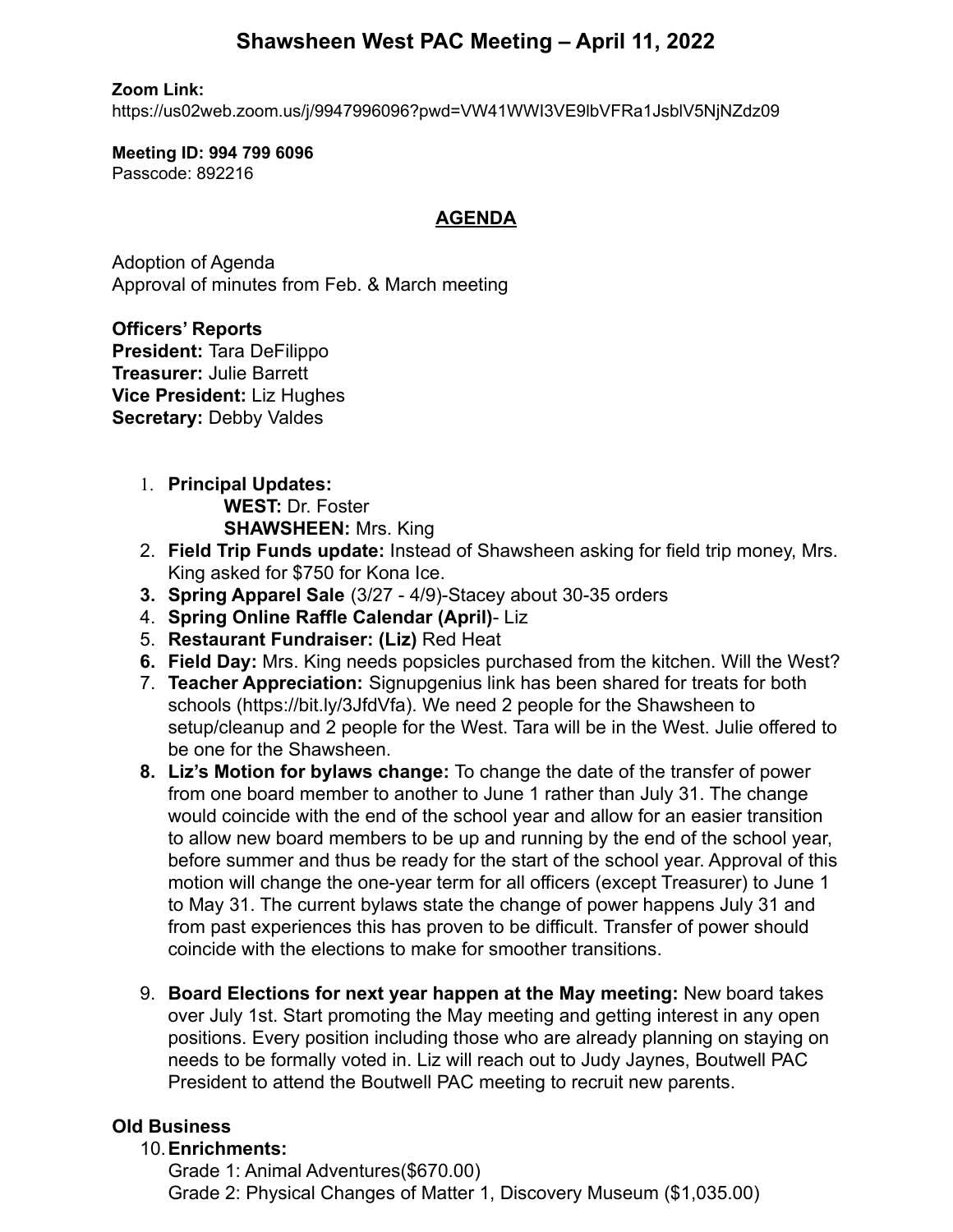Grade 3: Eyes on Owls (\$1,120.00) Grade 4: Energy & Electricity, Techsploration(\$864.50) Grade 5: Simple Machines, Techsploration (\$865.00) 11. **Ongoing Fundraisers:** Amazon Smile, Box Tops for Education

**Open Discussion**

#### **Meeting adjourned**

#### **Shawsheen Elementary and West Intermediate Schools Parent Advisory Council, Inc. Bylaws Document**

#### Article I

The Name of the Organization

The name of the organization will be the Shawsheen Elementary and West Intermediate Schools Parent Advisory Council, Inc. as established under the 501 © (3) IRS code; (henceforth referred to as the PAC).

#### Article II

#### Purpose of the Organization

-to provide additional social, education, and recreational experiences for Shawsheen and West Students while working in cooperation with the school administration

-To bring together in fellowship and cooperation, the members of the PAC in order that a collegial atmosphere may be achieved in the interest of the Shawsheen and West students. -to provide a forum for the dissemination of information regarding issues pertinent to the children's education.

#### Article III

Membership

Membership is open to any parent or guardian who has a Shawsheen Elementary School or West Intermediate School student.

#### Article IV

General Membership Meetings

-General Meetings will be held every month, as feasible, during the school year. Cancellations will follow school system closings.

-Notices of meetings and special events will be sent home with the students.

Article V Voting at general meetings

-any pac member in attendance at the general meeting is eligible to vote.

-parliamentary procedure will be generally observed.

-votes will be carried by a simple majority

-all items that require a vote must be submitted, preference in writing, at the monthly executive board session for consideration of placement on the upcoming general meeting agenda. The